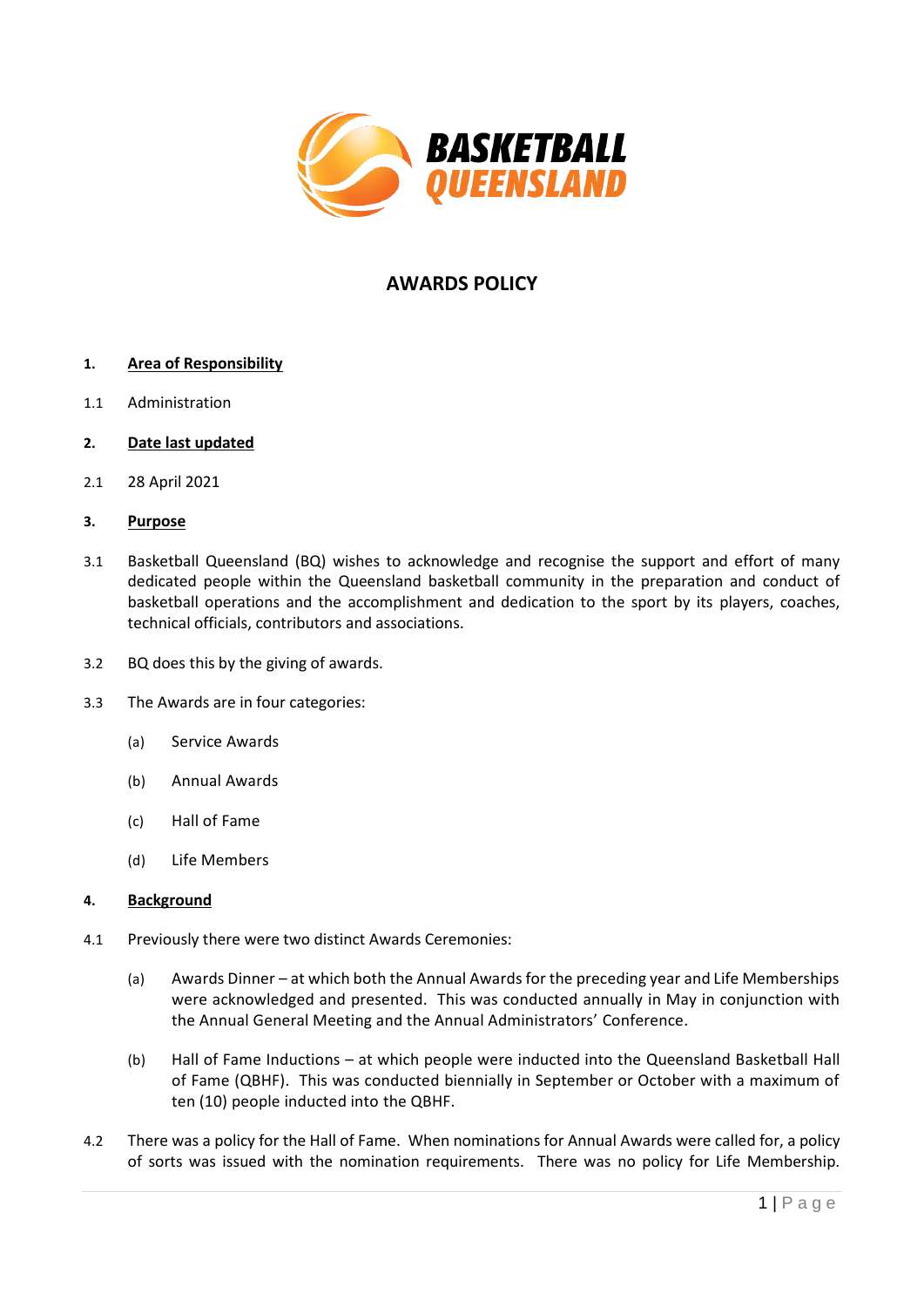Service Awards were not awarded. This document creates a single policy which incorporates all the awards.

- 4.3 Due to the restrictions imposed in 2020 by the Queensland State Government to combat COVID-19:
	- (a) In 2020:
		- (i) the Annual Award winners for 2020 were announced but no Awards Dinner was held;
		- (ii) the QBHF Class of 2020 was postponed; and
		- (iii) no Life Memberships were awarded.
	- (b) In 2021:
		- (i) the QBHF Class of 2021 will be presented in April; and
		- (ii) the Awards Dinner will be held in November:
			- (1) for the Annual Awards, as it would otherwise be impossible to determine a winner in any category given that there has been limited activity during the year, the period under consideration is 1 August 2020 to 31 July 2021;
			- (2) a Life Membership may be awarded; and
			- (3) Service Awards may be awarded.
	- (c) From 2022 onwards, the Awards Dinners would be held generally in December annually and will incorporate all four Award categories, subject to satisfaction of each awards criteria.

#### **5. Service Awards**

- 5.1 Background
	- (a) The BQ Service Awards were created in 2020 to recognize the contribution that many people, who are usually, but not always, volunteers, make to basketball in Queensland.

#### 5.2 Nominations

- (a) Each year nominations will be called for the following Service Awards:
	- (i) Bronze 15 years' service;
	- (ii) Silver 25 years' service;
	- (iii) Gold 35 years' service; and
	- (iv) Diamond 50 or more years' service.
- (b) Nominees for the Service Awards can include:
	- (i) Management Committee/Board members;
	- (ii) players'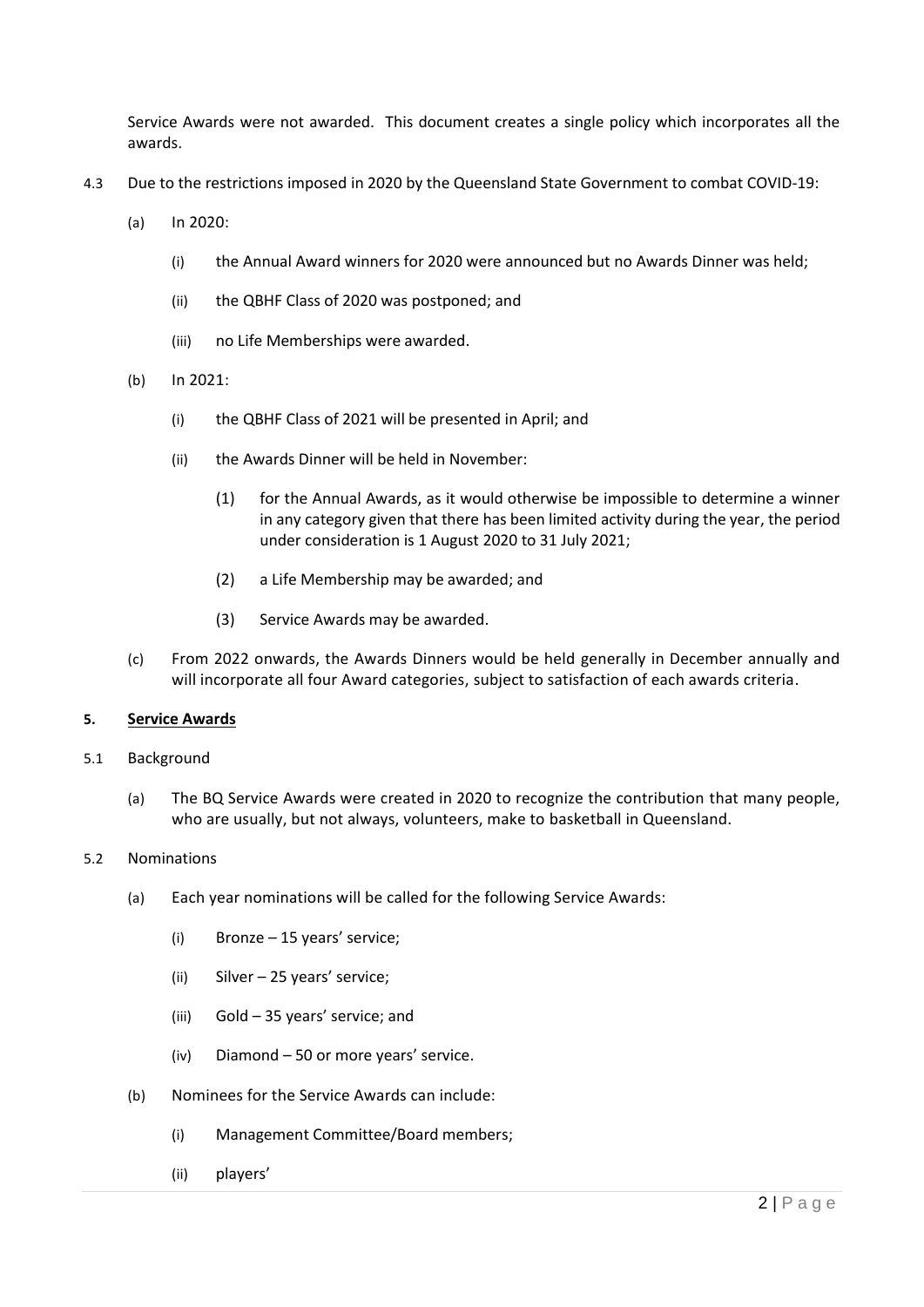- (iii) coaches;
- (iv) technical officials;
- (v) tribunal members;
- (vi) administrators;
- (vii) fundraisers;
- (viii) any other individual who has been associated with an Affiliated Association.

#### 5.3 Selection Process

- (a) Nominations may be submitted by:
	- (i) an Affiliated Association as defined by the Constitution (i.e. a member of BQ that has voting rights) (Affiliated Association);
	- (ii) a Board Member;
	- (iii) a Life Member of BQ; or
	- (iv) the Chief Executive Officer of BQ (CEO).
- (b) If any individual or group wishes to nominate a person for a Service Award, they should consult with a person or Affiliated Association listed in the paragraph above to make the nomination on their behalf if that person or Affiliated Association deems this appropriate.
- (c) Nominations should be lodged online using a form published by BQ.
- 5.4 Selection Committee
	- (a) The CEO, in conjunction with staff at BQ and any other person the CEO deems appropriate, will review the nominations to ensure that the candidate meets the necessary criteria for the award.
	- (b) The ultimate decision as to each award winner is for the CEO.
- 5.5 Specific Selection Criteria
	- (a) Individuals will be awarded a Service to Basketball Award for long service to a BQ Affiliated Association.
	- (b) This award is not based on performance, but length of service.
	- (c) The service of an individual can be split over a number of Affiliated Associations.
	- (d) Service Awards may not be awarded posthumously.
- 5.6 General Selection Criteria
	- (a) In addition to the criteria above, the person's integrity, sportsmanship and character must also be considered.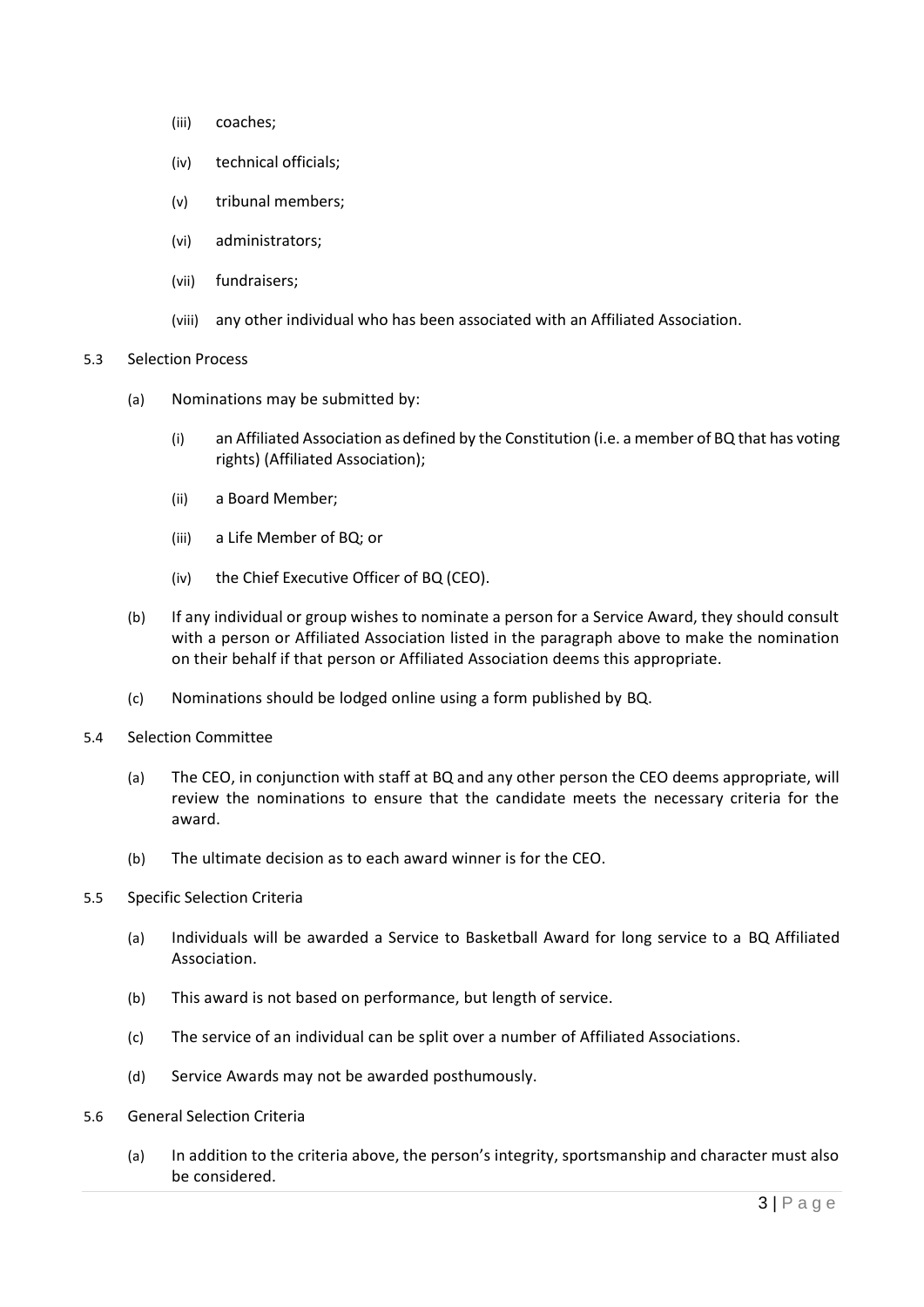- 5.7 Awards Ceremony
	- (a) People who are awarded the Bronze, Silver and Gold awards will be named at the Awards Dinner but will not be presented with these awards at the Awards Dinner. Instead they will be presented with the award through the Affiliated Association that nominated them or the Affiliated Association they are then associated with, at a time or event determined by the Affiliated Association.
	- (b) Awards will be presented to recipients of the Diamond award at the Awards Dinner.

### **6. Annual Awards**

- 6.1 Background
	- (a) The Annual Awards are designed to acknowledge and recognize performances of current players, coaches, technical officials, contributors and Affiliated Associations.
- 6.2 Nominations
	- (a) Each year nominations will be called for the following Annual Awards:
		- (i) Male Player of the Year;
		- (ii) Female Player of the Year;
		- (iii) Male Coach of the Year;
		- (iv) Female Coach of the Year;
		- (v) Male Technical Official of the Year;
		- (vi) Female Technical Official of the Year;
		- (vii) Administrator of the Year; and
		- (viii) Association of the Year.

#### 6.3 Selection Process

- (a) Nominations for each Annual Award may be submitted by:
	- (i) an Affiliated Association;
	- (ii) a Life Member of BQ; or
	- (iii) the CEO.
- (b) If any individual or group wishes to nominate a person or Affiliated Association for an Annual Award, they should consult with a person or Affiliated Association listed in the paragraph above to make the nomination on their behalf if that person or Affiliated Association deems this appropriate.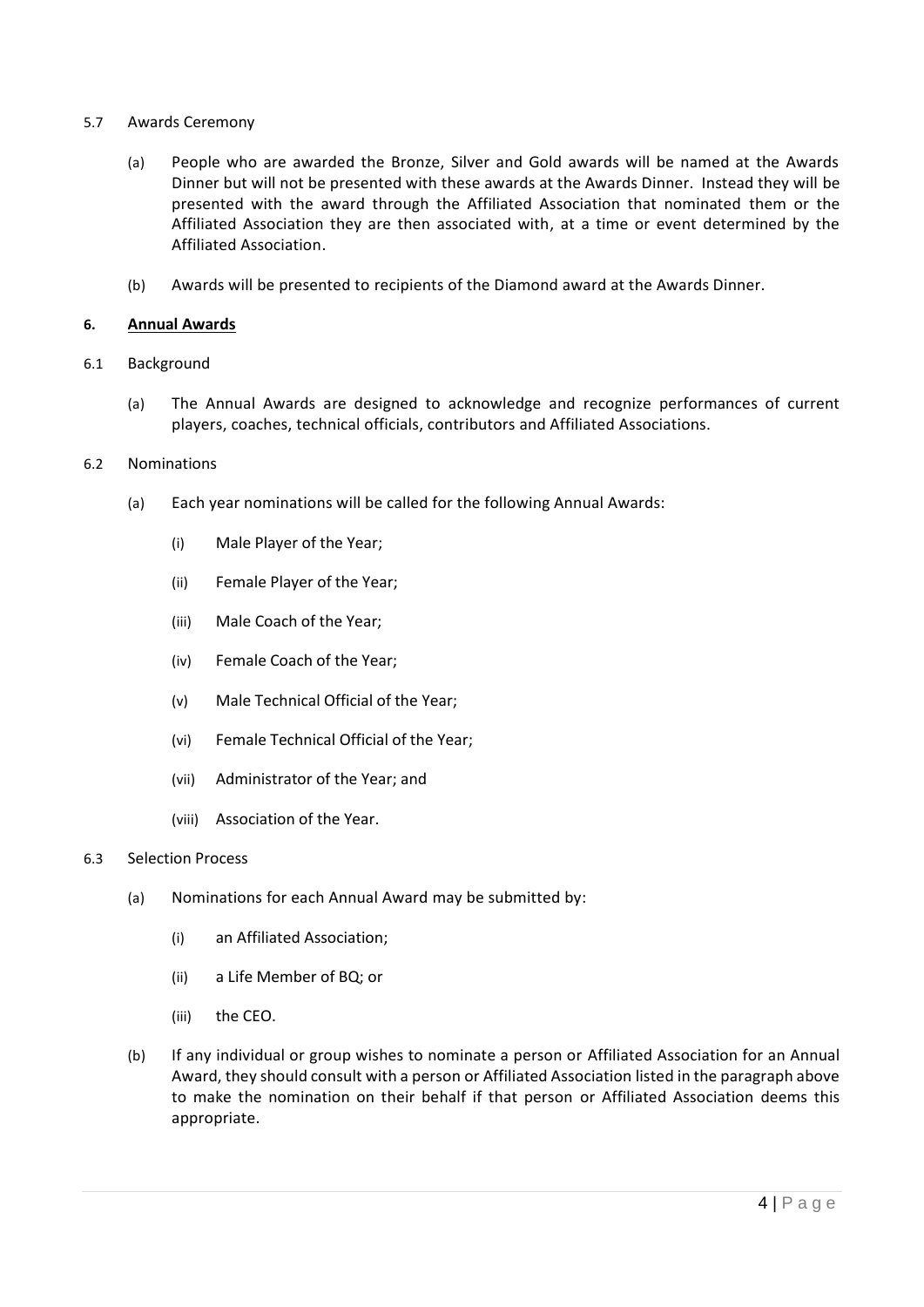- (c) Nominations should be lodged online using a form published by BQ and should be based on outstanding achievement(s) for the period 1 August in the year prior to the award being presented to 31 July in the year in which the award is to being presented.
- 6.4 Selection Committee
	- (a) The CEO, in conjunction with staff at BQ and any other person the CEO deems appropriate, will review the nominations and recommend award winners in each category to the BQ Honours and Awards Committee (HAC).
	- (b) The role of the HAC is to review the recommended award recipients in each category ensuring that the candidate selected meets the necessary criteria for selection prior to being presented to the BQ Board (Board) for final approval.
	- (c) The ultimate decision as to each award recipient is for the Board.
- <span id="page-4-0"></span>6.5 Specific Selection Criteria for each award
	- (a) Male Player of the Year
		- (i) The BQ Male Player of the Year is defined as a male player who has attained a level of excellence greater than that achieved by his peers or whose performance has been so exceptional that his achievements have identified them as being clearly outstanding from his peers.
		- (ii) Performance as a National representative, State Team representative at Australian Junior Championships, NBL or NBL1 will be taken into consideration but National team then State team representation will be given precedence over NBL or NBL1 representations.
		- (iii) The specific selection criteria and considerations are that the nominee:
			- (1) is a male player registered at an Affiliated Association or a male player who played his junior basketball in Queensland but is now located elsewhere who may be playing in the NBL or an overseas league such as the NBA, a European League or a US College;
			- (2) displays a high quality of performance;
			- (3) displays a high consistency of performance;
			- (4) displays a positive attitude in performance; and
			- (5) displays good sportsmanship, including adherence to Codes of Behaviour.
		- $(iv)$  In addition to the criteria and considerations in paragrap[h 6.5\(a\)\(iii\),](#page-4-0) the previous record of the nominee must also be considered.
	- (b) Female Player of the Year
		- (i) The BQ Female Player of the Year is defined as a female player who has attained a level of excellence greater than that achieved by her peers or whose performance has been so exceptional that her achievements have identified them as being clearly outstanding from her peers.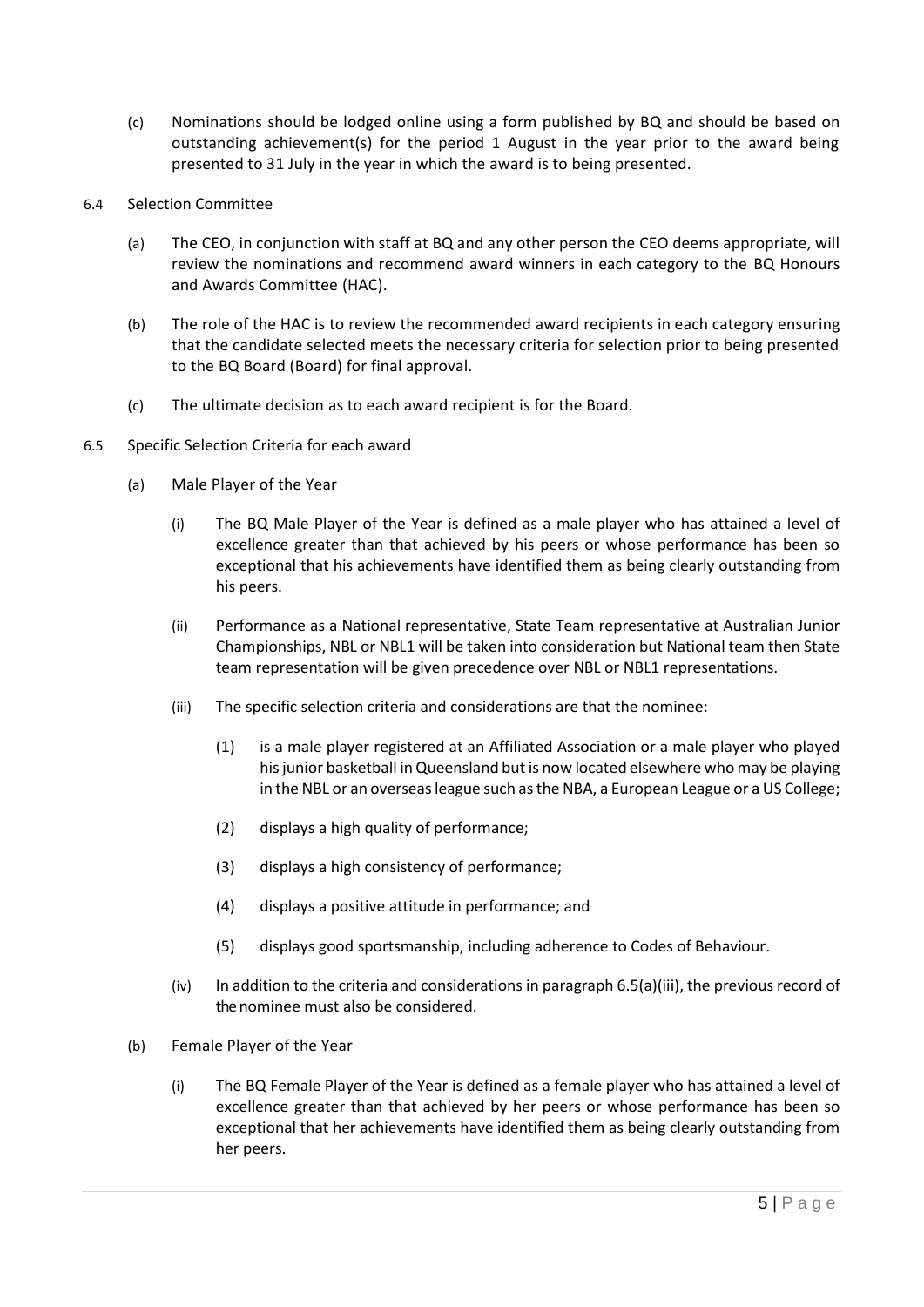- (ii) Performance as a National representative, State Team representative at Australian Junior Championships, WNBL or NBL1 will be taken into consideration but National team then State team representation will be given precedence over WNBL or NBL1 representations.
- <span id="page-5-0"></span>(iii) The specific selection criteria and considerations are that the nominee:
	- (1) is a female player registered at an Affiliated Association or a female player who played her junior basketball in Queensland but is now located elsewhere who may be playing in the NBL or an overseas league such as the NBA, a European League or a US College;
	- (2) displays a high quality of performance;
	- (3) displays a high consistency of performance;
	- (4) displays a positive attitude in performance; and
	- (5) displays good sportsmanship, including adherence to Codes of Behaviour.
- $(iv)$  In addition to the criteria and considerations in paragrap[h 6.5\(b\)\(iii\),](#page-5-0) the previous record of the nominee must also be considered.
- <span id="page-5-1"></span>(c) Male Coach of the Year
	- (i) The BQ Male Coach of the Year is defined as a male coach (i.e. a coach who is male but can be coaching either male or female teams) who has made a significant contribution to the development and success of a team or teams that he has coached.
	- (ii) The contribution of the coach to the development of the game and improving the standard of basketball coaching in Queensland will also be taken into consideration. Performance as a National representative, at an Australian Junior Championship, the W/NBL and NBL1 will be taken into consideration but National team then State team representation will be given precedence over W/NBL or NBL1 representations.
	- (iii) The specific selection criteria and considerations are that the nominee:
		- (1) is a coach working at an Affiliated Association or a Queensland W/NBL or NBL1 team;
		- (2) displays a high quality of performance;
		- (3) displays a high consistency of performance;
		- (4) displays a positive attitude in performance;
		- (5) displays good sportsmanship, including adherence to Codes ofBehaviour; and
		- (6) has made a good contribution to the development of basketball in Queensland.
	- (iv) In addition to the criteria and considerations in paragraph  $6.5(c)$ (iii) the previous record of the nominee must also be considered.
- (d) Female Coach of the Year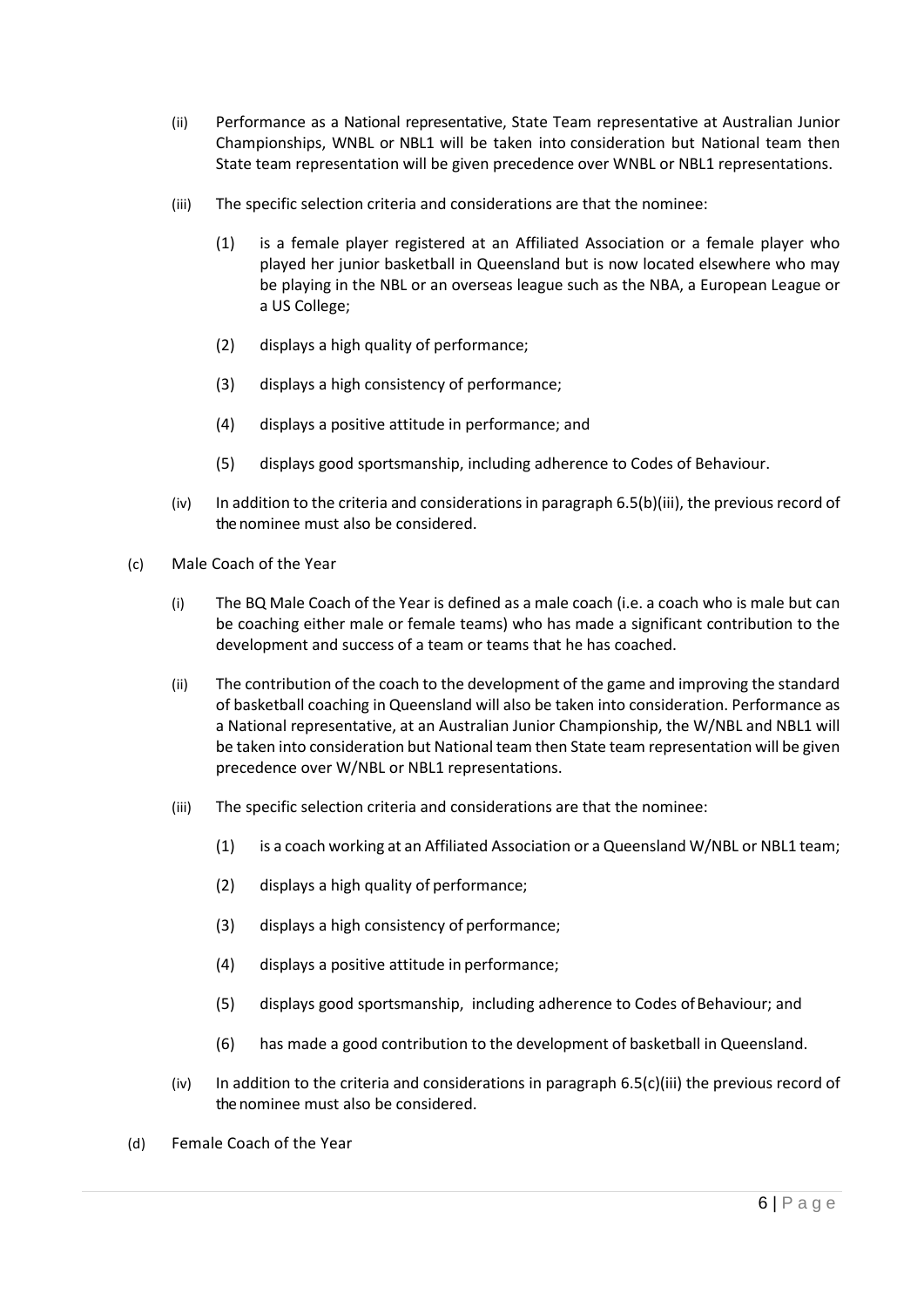- (i) The BQ Female Coach of the Year is defined as a female coach (i.e. a coach who is female but can be coaching either male or female teams) who has made a significant contribution to the development and success of a team or teams that she has coached.
- (ii) The contribution of the coach to the development of the game and improving the standard of basketball coaching in Queensland will also be taken into consideration. Performance as a National representative, at an Australian Junior Championship, W/NBL and NBL will be taken into consideration but National team then State team representation will be given precedence over W/NBL or NBL1 representations.
- <span id="page-6-0"></span>(iii) The specific selection criteria and considerations are that the nominee:
	- (1) is a coach working at an Affiliated Association or a Queensland W/NBL or NBL1 team;
	- (2) displays a high quality of performance;
	- (3) displays a high consistency of performance;
	- (4) displays a positive attitude in performance;
	- (5) displays good sportsmanship, including adherence to Codes ofbehaviour; and
	- (6) has made a good contribution to the development of basketball in Queensland.
- (iv) In addition to the criteria and considerations in paragraph [6.5\(d\)\(iii\)](#page-6-0) the previous record of the nominee must also be considered.
- <span id="page-6-1"></span>(e) Male Technical Official of the Year
	- (i) The BQ Male Technical Official of the Year is defined as a male who has excelled in the field of technical officiating, i.e. as a referee, score table official or statistician and whose performance sets him apart from his peers.
	- (ii) The nominee's achievements may have been in officiating or in the development or management of technical officials within Queensland.
	- (iii) The specific selection criteria and considerations are that the nominee:
		- (1) is a male technical official working in Queensland and officiating in competitions under the auspices of BQ;
		- (2) displays a high quality of performance;
		- (3) displays a high consistency of performance;
		- (4) displays a positive attitude in performance; and
		- (5) has made a good contribution to basketball technical officiating in Queensland.
	- (iv) In addition to the criteria and considerations in paragraph  $6.5(e)$ (iii) the previous record of the nominee must also be considered.
- (f) Female Technical Official of the Year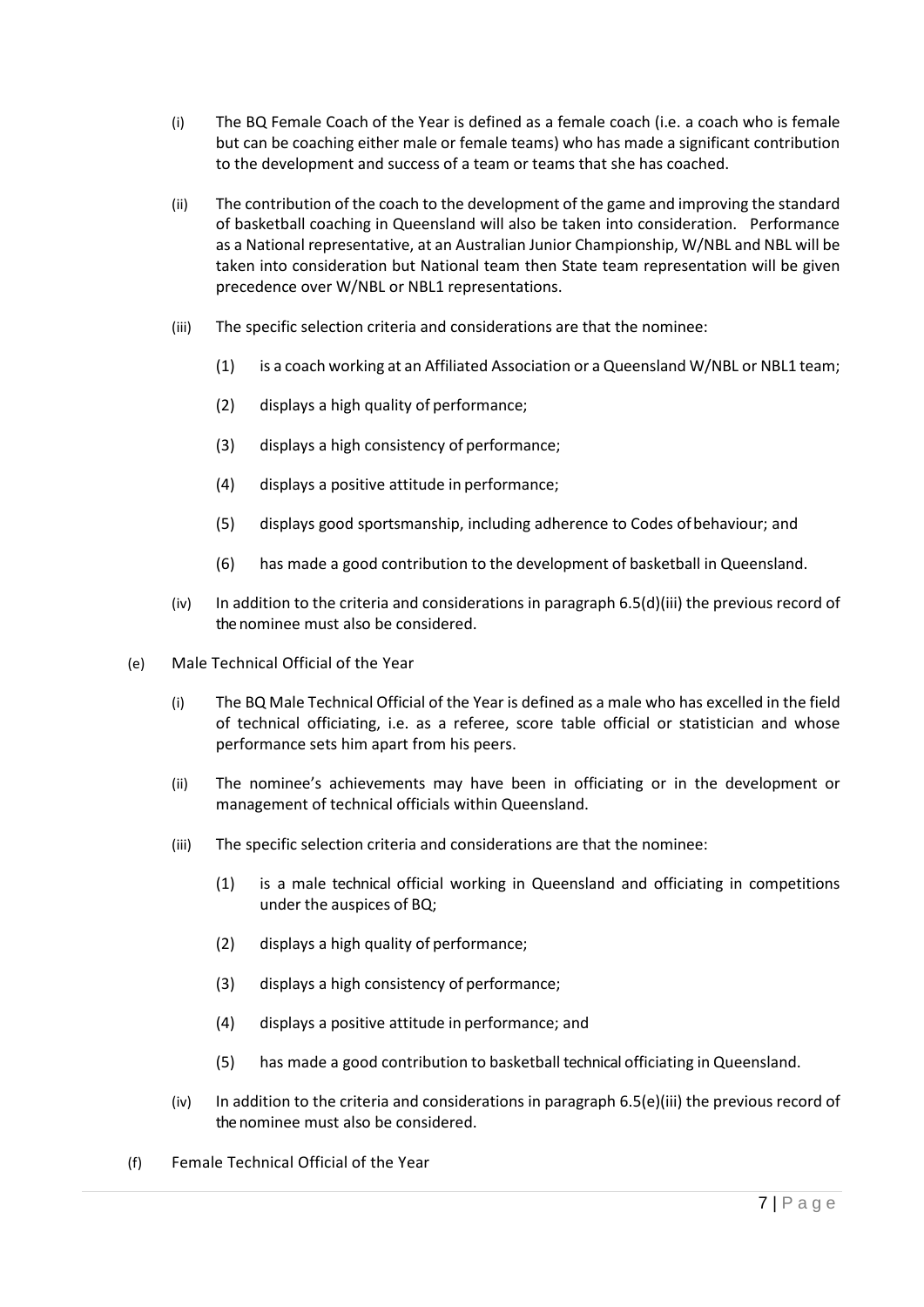- (i) The BQ Female Technical Official of the Year is defined as a female who has excelled in the field of technical officiating, i.e. as a referee, score table official or statistician and whose performance sets her apart from her peers.
- (ii) The nominee's achievements may have been in officiating or in the development or management of technical officials within Queensland.
- <span id="page-7-0"></span>(iii) The specific selection criteria and considerations are that the nominee:
	- (1) is a female technical official working in Queensland and officiating in competitions under the auspices of BQ;
	- (2) displays a high quality of performance;
	- (3) displays a high consistency of performance;
	- (4) displays a positive attitude in performance; and
	- (5) has made a good contribution to basketball technical officiating in Queensland.
- $(iv)$  In addition to the criteria and considerations in paragraph [6.5\(f\)\(iii\)](#page-7-0) the previous record of the nominee must also be considered.
- <span id="page-7-1"></span>(g) Administrator of the Year
	- (i) The BQ Administrator of the Year is defined as an individual who has made a significant contribution to basketball in Queensland.
	- (ii) They will be an Affiliated Association Manager or Management Committee member who has had an extraordinary impact on their organisation's success through leadership and forward-thinking strategies. Because of their contribution, basketball in Queensland will have benefited significantly and they will have set such standards of excellence that warrants them being the recipient of this Award.
	- (iii) The person will be part of the management group of an Affiliated Association who demonstrates excellence in leadership and management, managing complex tasks, people and processes, communicates their Affiliated Association's goals and vision, is guided by the Affiliated Association's strategic plan and budget and has a commitment to leadership activities.
	- (iv) The specific selection criteria and considerations are that the Administrator:
		- (1) is an Association Manager or a Member of the Management Committee of an Affiliated Association;
		- (2) manages complex tasks, people, processes within themacro-environment to achieve results;
		- (3) has recognition by their organisation, Management Committee, staff and/or other stakeholders as showing excellence in leadership and management;
		- (4) has effective communication of their organisation's goals and vision to all stakeholders;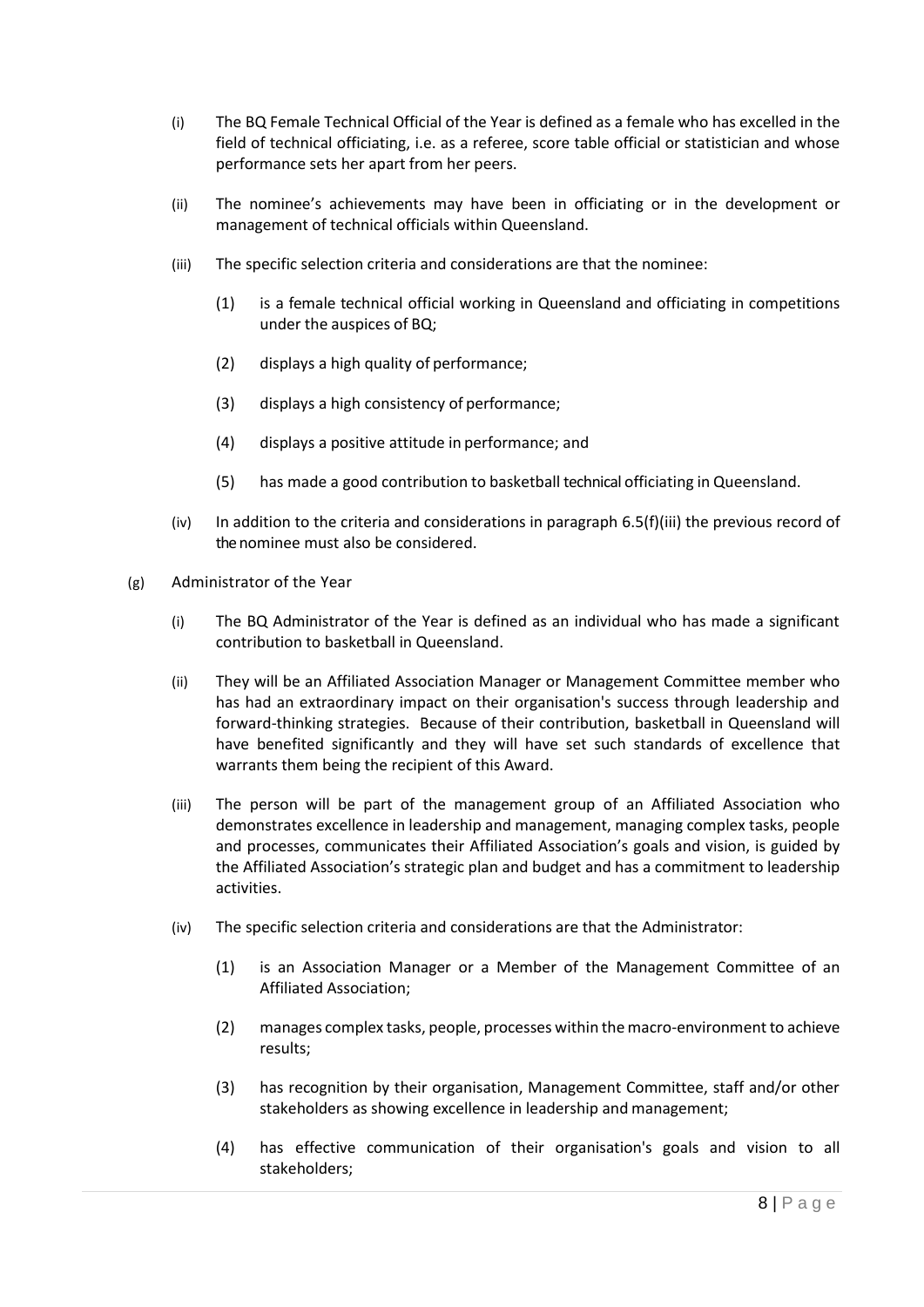- (5) has a commitment to mentoring or other leadership activities across the basketball community (not just within their Affiliated Association);and
- (6) successfully manages the budget and strategicplan.
- (v) In addition to the criteria and considerations in paragraph  $6.5(g)(iv)$  the previous record of the nominee must also be considered.
- (h) Association of the Year
	- (i) The BQ Association of the Year is an Affiliated Association that demonstrates a commitment to the values of BQ, is proactive in the development of the game and supports the concept of total development of basketball.
	- (ii) The Association has embraced, where practicable, BQ programs and has been positive influence in the development of the game.
	- (iii) The Association demonstrates excellent organisational skills, works collaboratively with other Associations and BQ and is constantly looking at ways to improve service standards to the membership.
	- (iv) The specific selection criteria and considerations are:
		- (1) has registered all players and has shown growth in the number registered players when compared to the previous year;
		- (2) has a referee development coordinator who is active in the development of referees;
		- (3) has a coach development coordinator who is active in the development of coaches;
		- (4) actively develops basketball players;
		- (5) competes in BQ Junior representativecompetitions;
		- (6) competes in BQ Senior representative competitions;
		- (7) participates in programs to improve the skills of their Management Committee members and administrative staff and volunteers;
		- (8) has a strategic plan and measures their performance to this plan regularly (at least quarterly);
		- (9) has an annual budget and measures their performance to budget regularly (at least quarterly);
		- (10) responds to BQ in a timely fashion with all information provided as and when required (e.g. Affiliation Agreement, Management Committee Details, Annual Financial Statements Provided each year, etc.) (assessed by BQ);
		- (11) is currently financial and has been for the entire year;
		- (12) offers its members on-line registration and payment; and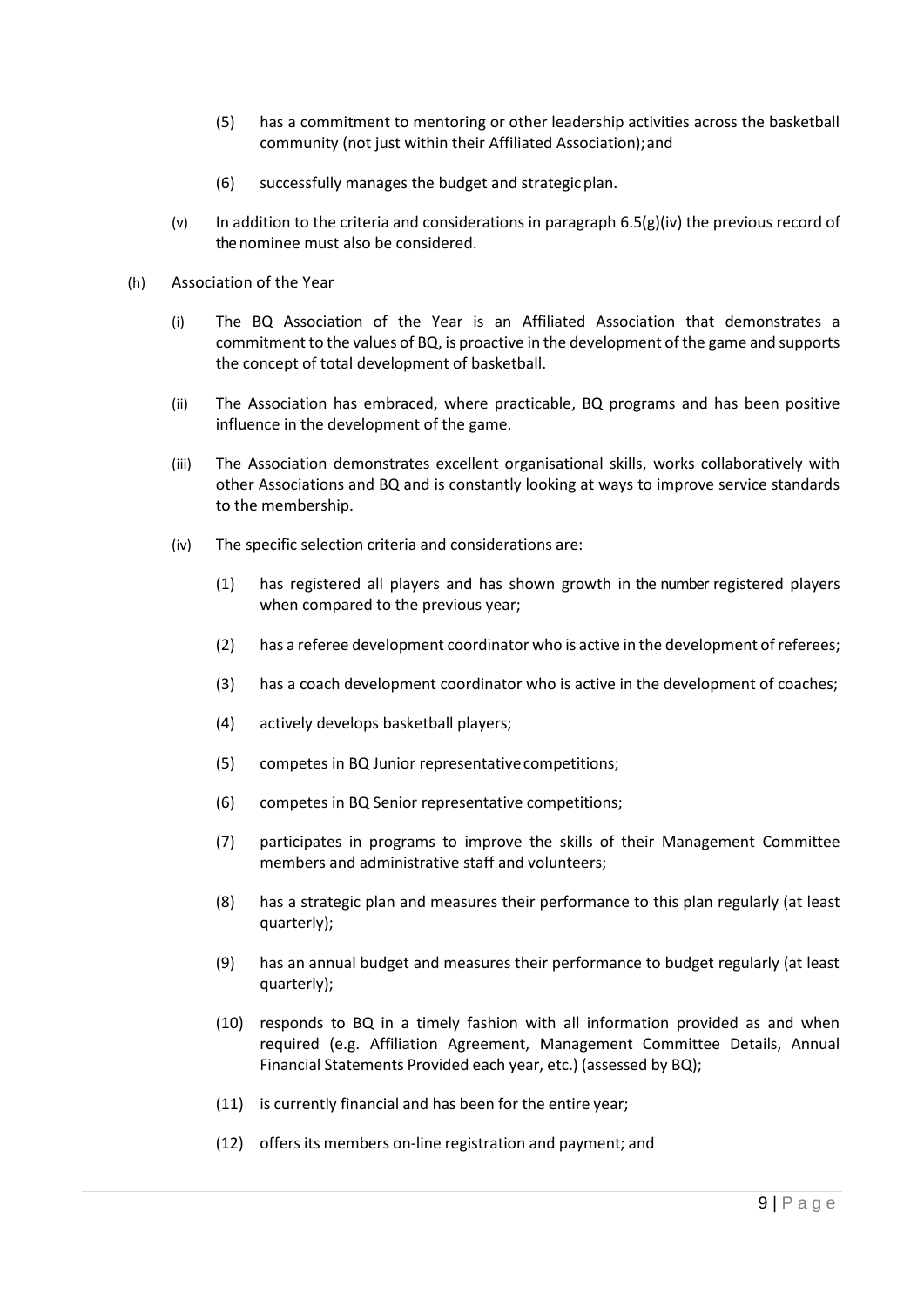- (13) is proficient in the use of technology endorsed by BQ to assist in the administration of the Association.
- 6.6 General Selection Criteria
	- (a) In addition to the criteria above, the person's integrity, sportsmanship and character must also be considered.
	- (b) Neither a BQ staff member nor any member of the staff member's family is eligible to be awarded an Annual Award while that member is employed by BQ.
- 6.7 Awards may be awarded posthumously. Awards Ceremony
	- (a) Awards will be presented to recipients in each of the categories at the Awards Dinner.

### **7. Queensland Basketball Hall of Fame**

- 7.1 Background
	- (a) The QBHF was inaugurated in 2014 and was awarded every two years until 2020.
	- (b) The overriding objective of the Hall of Fame is to recognise and honour the exceptional performances, achievements and contributions by individuals to the sport of basketball with a primary emphasis on players. The history of the sport of basketball in Queensland will thereby be reflected by the people recognised in the QBHF.
	- (c) Inductees into QBHF will be recognised in one of four categories:
		- (i) player;
		- (ii) coach;
		- (iii) technical official; and
		- (iv) contributor.

#### 7.2 Nomination

- (a) Nominations are not called for QBHF candidates.
- (b) Potential candidates can be identified to the HAC on an hoc basis by:
	- (i) an Affiliated Association;
	- (ii) a Board Member;
	- (iii) a Life Member of BQ;
	- (iv) the CEO; or
	- (v) the HAC itself.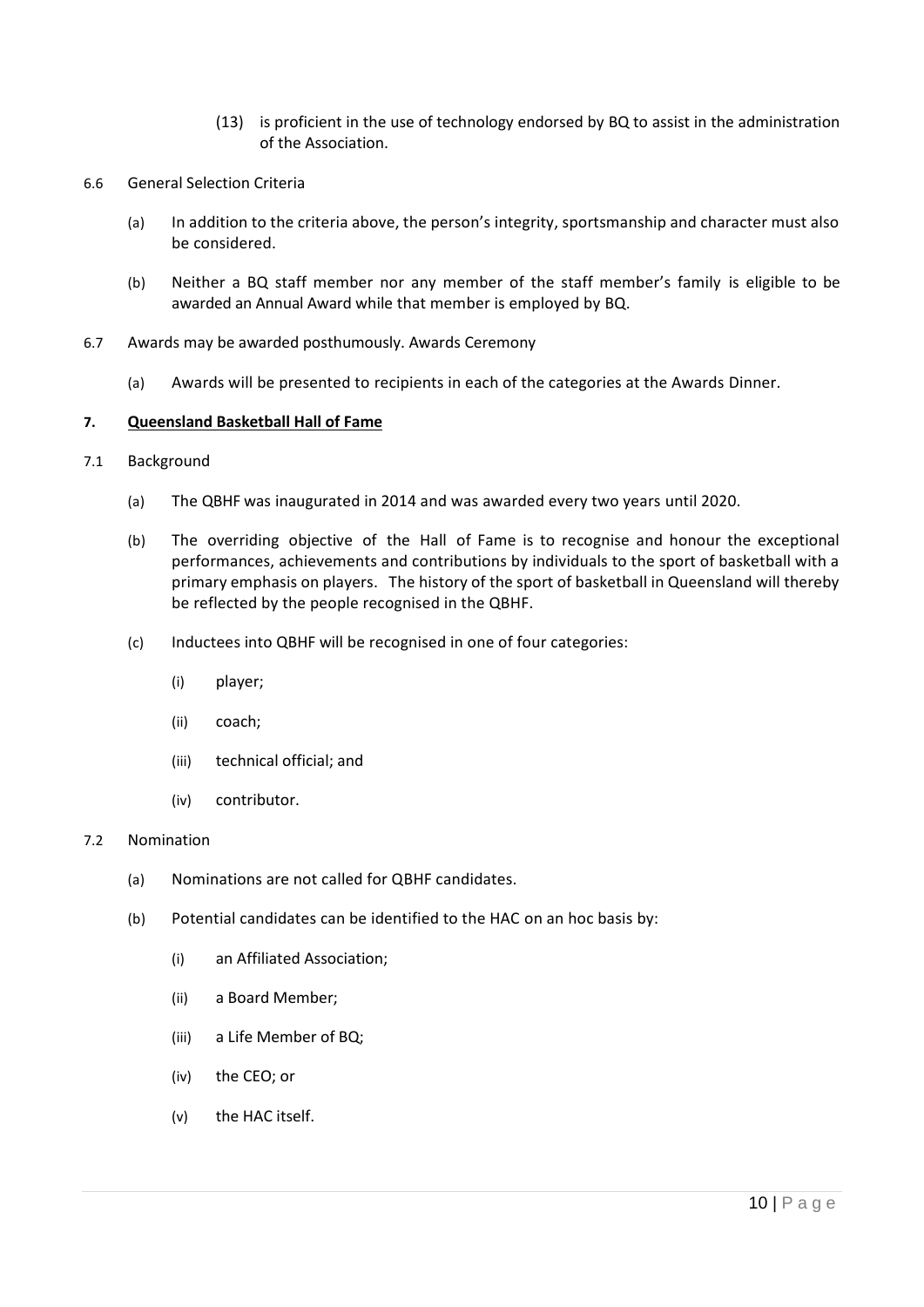(c) If any individual or group wishes to nominate a person for the QBHF, they should consult with a person or Affiliated Association listed in the paragraph above to make the nomination on their behalf if that person or Affiliated Association deems this appropriate.

# 7.3 Selection Process

- (a) For any potential candidate that the HAC considers to satisfy the criteria, a nomination packet consisting of news clippings, magazine articles, and/or other informative and factual data about the (now) proposed candidate must be submitted to the CEO.
- (b) If requested by the HAC and approved by the Board, the CEO will appoint a person or entity (i.e. a consultant) to conduct research and undertake assessments of potential or proposed candidates and report back to the HAC.
- (c) The CEO, in conjunction with senior staff at BQ and any other person the CEO deems appropriate, will review the proposed candidate's nomination. The review is to ensure that there are no adverse concerns about the proposed candidate's integrity, sportsmanship and character which would make the award untenable publicly.
- (d) Taking into account any identified concern in the above paragraph, the HAC will make the final recommendations to the Board regarding the proposed candidate for QBHF Membership generally at the September Board meeting.
- (e) A representative of the HAC should be available to present the proposed candidate to the Board if requested by the Board. The representative can then address any questions or provide further information in relation to the proposed candidate.
- (f) The Board is to make the final decision regarding each proposed candidate for membership of the QBHF.
- (g) The Board is able to remove the QBHF status if information about the now QBHF member's integrity, sportsmanship and/or character becomes available or known after the person is admitted to the QBHF, which, if known at the time of the admittance, may have meant that the member would not have been admitted to the QBHF.
- 7.4 Specific Criteria for Players
	- (a) The proposed candidate must have, if prior to national league competitions being introduced (generally 1979 for men and 1981 for women):
		- (i) excelled as a player at a senior international level; or
		- (ii) excelled at and made exceptional contributions as a state representative player at senior Australian championships.
	- (b) The proposed candidate must have, if after national league competitions were introduced (generally 1979 for men and 1981 for women):
		- (i) excelled as a player at a senior international level; or
		- (ii) excelled at and made exceptional contributions as a player at a junior international level or

at national league level.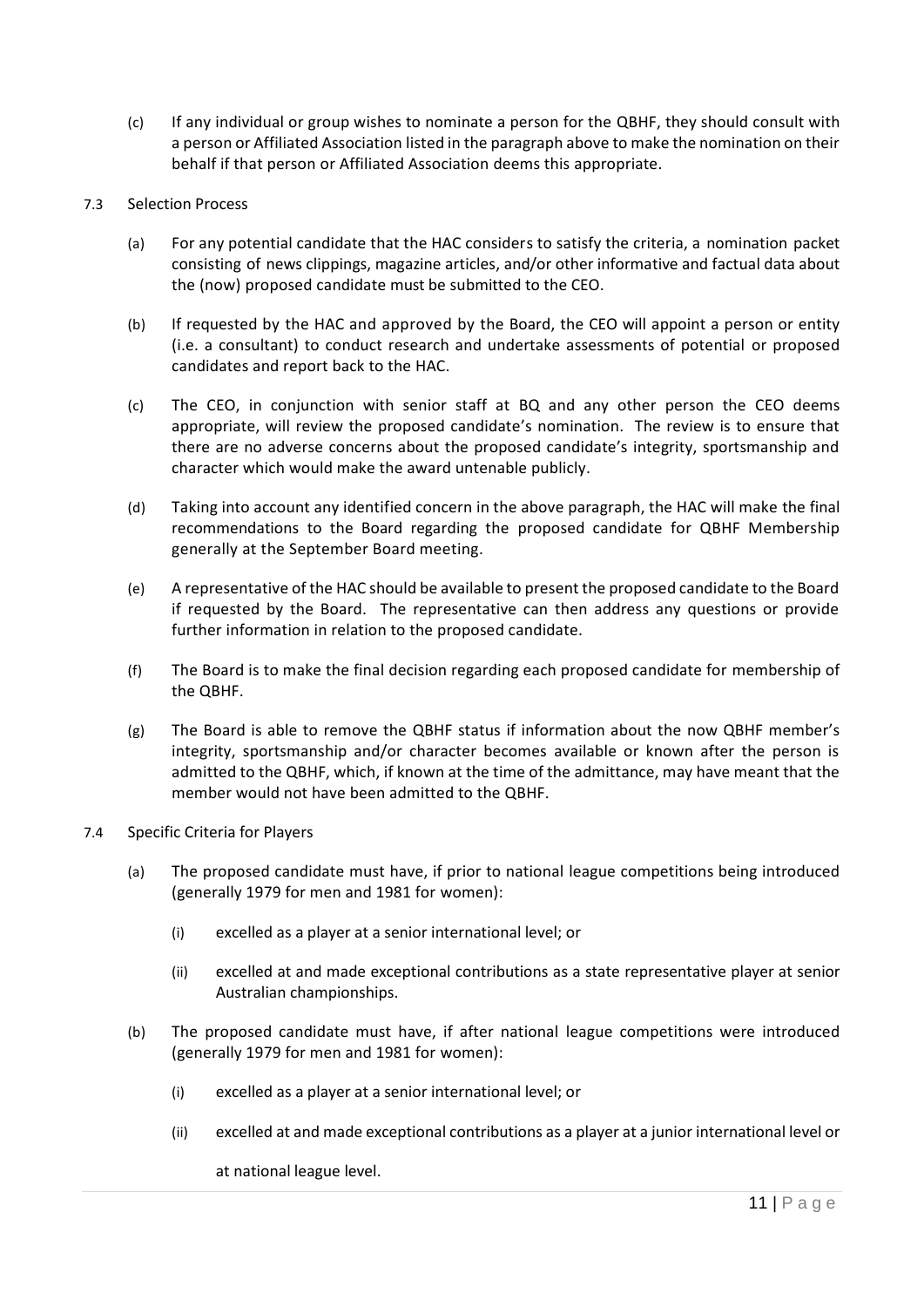- (c) A long-term playing career alone is not sufficient justification for selection.
- 7.5 Specific Criteria for Coaches
	- (a) The proposed candidate must have, if prior to national league competitions being introduced (generally 1979 for men and 1981 for women):
		- (i) excelled as a coach at a senior international level; or
		- (ii) excelled at and made exceptional contributions as a state representative coach at Australian championships.
	- (b) The proposed candidate must have, if after national league competitions were introduced (generally 1979 for men and 1981 for women):
		- (i) excelled as a coach at a senior international level; or
		- (ii) excelled at and made exceptional contributions as a coach at a junior international level or at national league level; or
		- (iii) excelled at and made extraordinarily exceptional contributions as a state representative coach at Australian championships.
	- (c) A long-term coaching career alone is not sufficient justification for selection.
- 7.6 Specific Criteria for Technical Officials
	- (a) The proposed candidate must have, if prior to national league competitions being introduced (generally 1979 for men and 1981 for women):
		- (i) excelled as a technical official at a senior international level; or
		- (ii) excelled at and made exceptional contributions as a technical official at senior Australian championships; or
		- (iii) excelled at and made extraordinarily exceptional contributions as a technical official at senior Queensland state championships.
	- (b) The proposed candidate must have, if after national league competitions were introduced (generally 1979 for men and 1981 for women):
		- (i) excelled as a technical official at a senior international level; or
		- (ii) excelled at and made exceptional contributions as a technical official at a junior international level or at national league level.
	- (c) A long-term career as a technical official alone is not sufficient justification for selection.
- 7.7 Criteria for Nomination of Contributors
	- (a) The proposed candidate must have: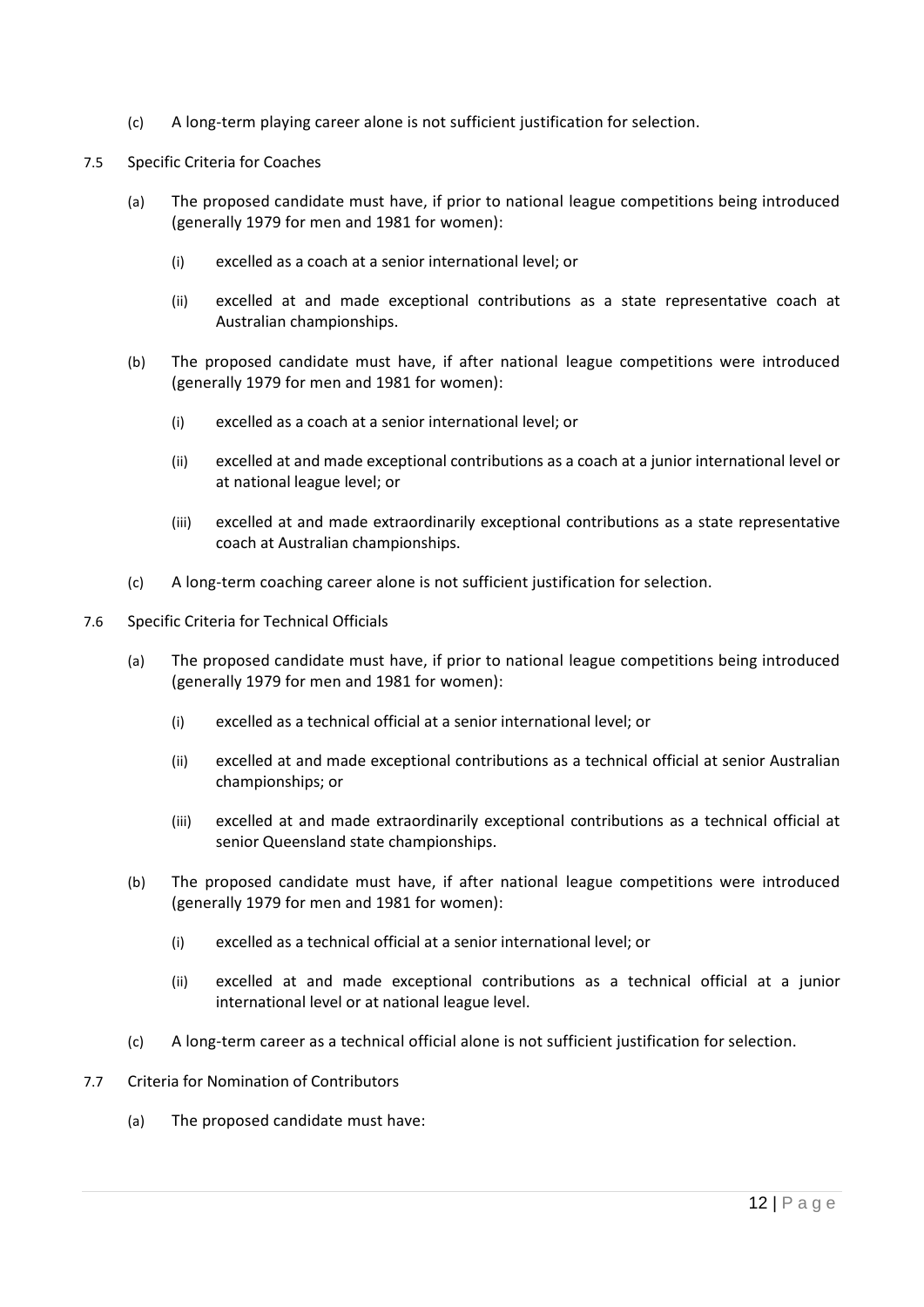- (i) excelled in a role which supported players, coaches or technical officials at a senior international level; or
- (ii) excelled at and made exceptional contributions in a role which supported players, coaches or technical officials at a junior international level or at national league level; or
- (iii) excelled at and made extraordinarily exceptional contributions in a role which supported players, coaches or technical officials at a state level.
- (b) The areas of achievement and/or contribution may include administration, education, media, sports science, sports medicine and other relevant areas.
- (c) Long-term service alone is not sufficient justification for selection.
- 7.8 General Selection Criteria
	- (a) The proposed candidate must have been primarily a resident of Queensland or demonstrated a close link with basketball in Queensland while pursuing or furthering their achievements.
	- (b) In addition to a proposed candidate's individual contributions, the proposed candidate's integrity, sportsmanship and character must also be considered.
	- (c) A BQ staff member is ineligible to become a member of the QBHF while that member is employed by BQ.
	- (d) A member of the HAC is ineligible to become a member of the QBHF while that member is still in office.
	- (e) Neither a member of the Board nor any member of the Board member's family, is eligible to become a member of the QBHF while that member is still in office.
	- (f) BQ staff members and members of the HAC and members of the Board must abstain from all discussions and decision-making processes that create, or which may be perceived to create, a conflict of interest in all matters concerning the identification of potential inductees into the QBHF. The nature of the actual or perceive conflict must be disclosed to the Board.
- 7.9 Further policy
	- (a) A maximum of four additional QBHF members can be inducted annually. This is sometimes referred to as the "class of [*year of intake*]".
	- (b) In exceptional circumstances, on the recommendation of the HAC, the Board may approve the induction of more than four candidates annually.
	- (c) It is not necessary to induct four QBHF members annually.
	- (d) Unless in exceptional circumstances, at least one-half of the nominees from each intake must be from the player category.
	- (e) Players must have been retired from competition for five (5) years before being eligible for induction.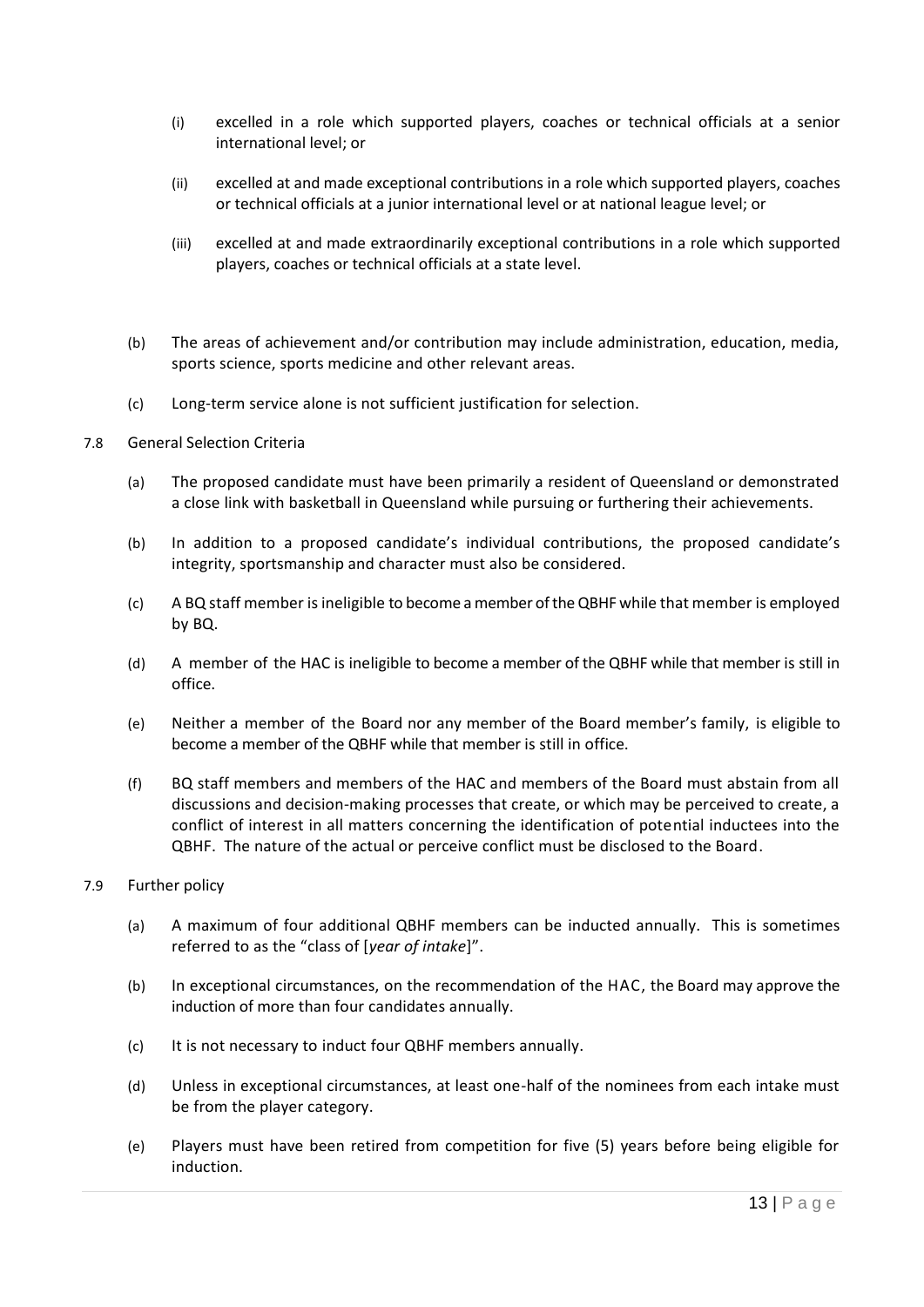- (f) It is the intention of QBHF to achieve equity between the genders.
- (g) QBHF membership may be awarded posthumously.
- (h) An individual can be inducted into the QBHF only once.

### 7.10 Awards Ceremony

- (a) QBHF inductions will be made at the Awards Dinner.
- (b) A person appointed as a QBHF member will receive the following in recognition of their contribution:
	- (i) a plaque commemorating their achievement;
	- (ii) the information about their achievement will be posted on the BQ website; and
	- (iii) free entry for them and a guest to the Awards Dinner in the year of induction.
- (c) In the year of induction BQ will meet the reasonable costs of inductees attending the Awards Dinner from within Australia and take additional requests under consideration.
- (d) The names of the inductees can be released to the media prior to the Awards Dinner.

# **8. Life Members**

- 8.1 Background
	- (a) A Life Member is the highest award that can be bestowed by BQ.
	- (b) BQ started recognising people who were worthy of recognition of Life Membership in 1979.
	- (c) The overriding objective of the awarding of Life Membership is to formally recognise people who have given exceptional service and have made outstanding contributions which have provided identifiable benefit to BQ.

# 8.2 Nomination

- (a) Nominations are not called for Life Members.
- (b) Potential Life Members can be identified to the HAC on an ad hoc basis by:
	- (i) an Affiliated Association;
	- (ii) a Board Member;
	- (iii) a Life Member of BQ;
	- (iv) the CEO; or
	- (v) the HAC itself.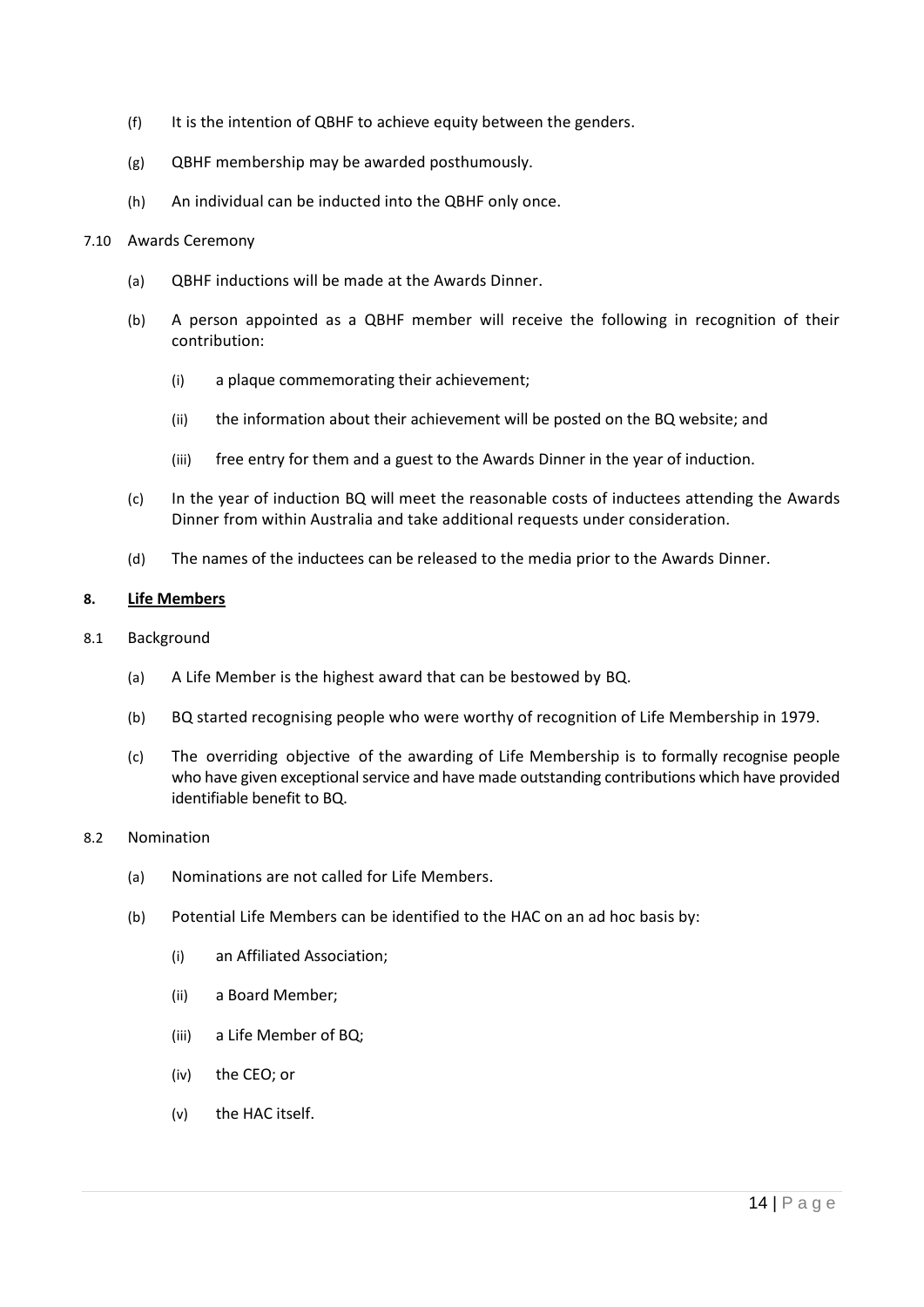(c) If any individual or group wishes to nominate a person for Life Membership, they should consult with a person or Affiliated Association listed in the paragraph above to make the nomination on their behalf if that person or Affiliated Association deems this appropriate.

# 8.3 Selection Process

- (a) For any potential Life Member that the HAC considers to have satisfied the criteria, a nomination packet consisting of news clippings, magazine articles, and/or other informative and factual data about the (now) proposed Life Member must be submitted to the CEO.
- (b) If requested by the HAC and approved by the Board, the CEO will appoint a person or entity (i.e. a consultant) to conduct research and undertake assessments of the potential or proposed Life Member and report back to the HAC.
- (c) The CEO, in conjunction with senior staff at BQ and any other person the CEO deems appropriate, will review the proposed Life Member's nomination. The review is to ensure that there are no adverse concerns about the proposed Life Member's integrity, sportsmanship and character which would make the award untenable publicly.
- (d) Taking into account any identified concern in the above paragraph, the HAC will make the final recommendations to the Board regarding the proposed Life Member, generally at the September Board meeting.
- (e) A representative of the HAC should be available to present the proposed Life Member to the Board if requested by the Board. The representative can then address any questions or provide further information in relation to the proposed Life Member.
- (f) The Board is to make the final decision regarding each proposed Life Member being awarded Life Membership.
- (g) The Board is able to remove the Life Membership status if information about the inductee's integrity, sportsmanship and/or character becomes available or known after the person is inducted as a Life Member, which, if known at the time of the induction, may have meant that the person would not have been inducted as a Life Member.
- 8.4 Criteria for Nomination
	- (a) The proposed Life Member must have been primarily a resident of Queensland, or have demonstrated a close link with BQ, while pursuing or furthering their achievements during the period under consideration.
	- (b) The proposed Life Member's service must be exceptional and have made outstanding contributions which have provided identifiable benefit to the entity of BQ over an extended period of at least ten (10) years. This would not include long and meritorious service to an Affiliated Association, but service to BQ as a Board member, administrator, coach, technical official, a combination of the capacities listed previously, or in another capacity that is deemed appropriate for the purposes of this award.
	- (c) While an association with BQ over at least then (10) years is usually required, the award may be made in exceptional circumstances where the proposed Life Member had made a distinguished and exceptional contribution over a shorter period. Awards in such circumstances will be rare.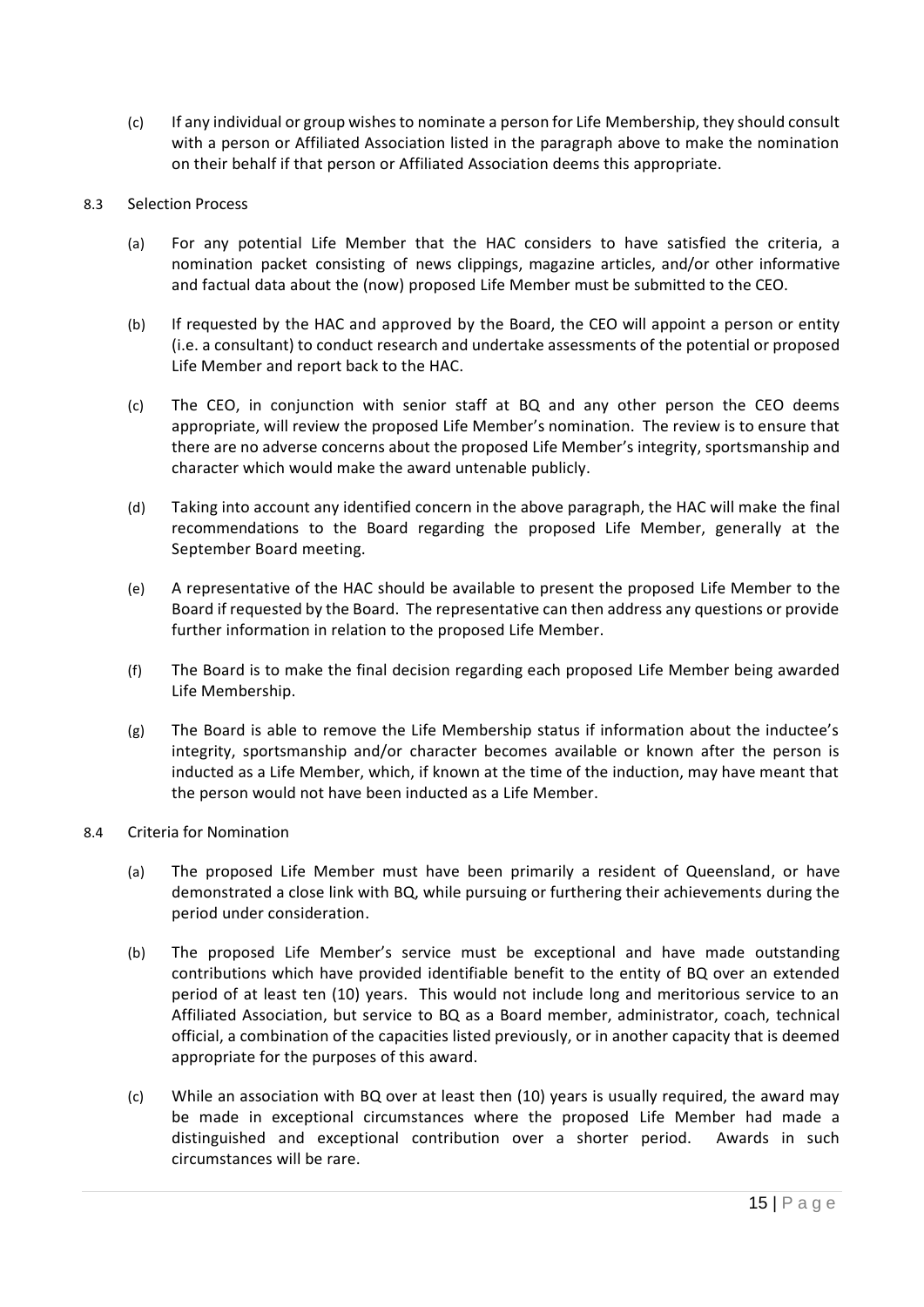- (d) In addition to a proposed Life Member's individual contribution, the proposed inductee's integrity, sportsmanship and character must also be considered.
- (e) A BQ staff member is ineligible to become a Life Member while that member is employed by BQ.
- (f) A member of the HAC is ineligible to become a Life Member while that member is still in office.
- (g) Neither a member of the Board nor any member of the Board member's family is eligible to become a Life Member while that member is still in office.
- (h) BQ staff members and members of the HAC and members of the Board must abstain from all discussions and decision-making processes that create, or which may be perceived to create, a conflict of interest in all matters concerning the identification of potential Life Members. The nature of the actual or perceive conflict must be disclosed to the Board.

### 8.5 Further policy

- (a) A maximum of one Life Member can be elevated annually however:
	- (i) in exceptional circumstances, on the recommendation of the HAC, the Board may approve more than one Life Member annually; and
	- (ii) it is not necessary to elevate a Life Member annually.
- (b) Life Membership may be awarded posthumously.

#### 8.6 Awards Ceremony

- (a) Life Membership inductions will be made at the Awards Dinner.
- (b) A person inducted as a new Life Member will receive the following in recognition of their contribution:
	- (i) a plaque and a life membership badge commemorating this achievement;
	- (ii) the information about their achievement will be posted on the BQ website;
	- (iii) free entry for them and a guest to the Awards Dinner each year; and
	- (iv) an invitation to the BQ Annual General Meeting each year.
- (c) In the year that the Life Membership is awarded BQ will meet the reasonable costs of the Life Member attending the Awards Dinner from within Australia and take additional requests under consideration.
- (d) The names of the newly awarded Life Member must not be released to the media prior to the Awards Dinner however can be released afterwards.